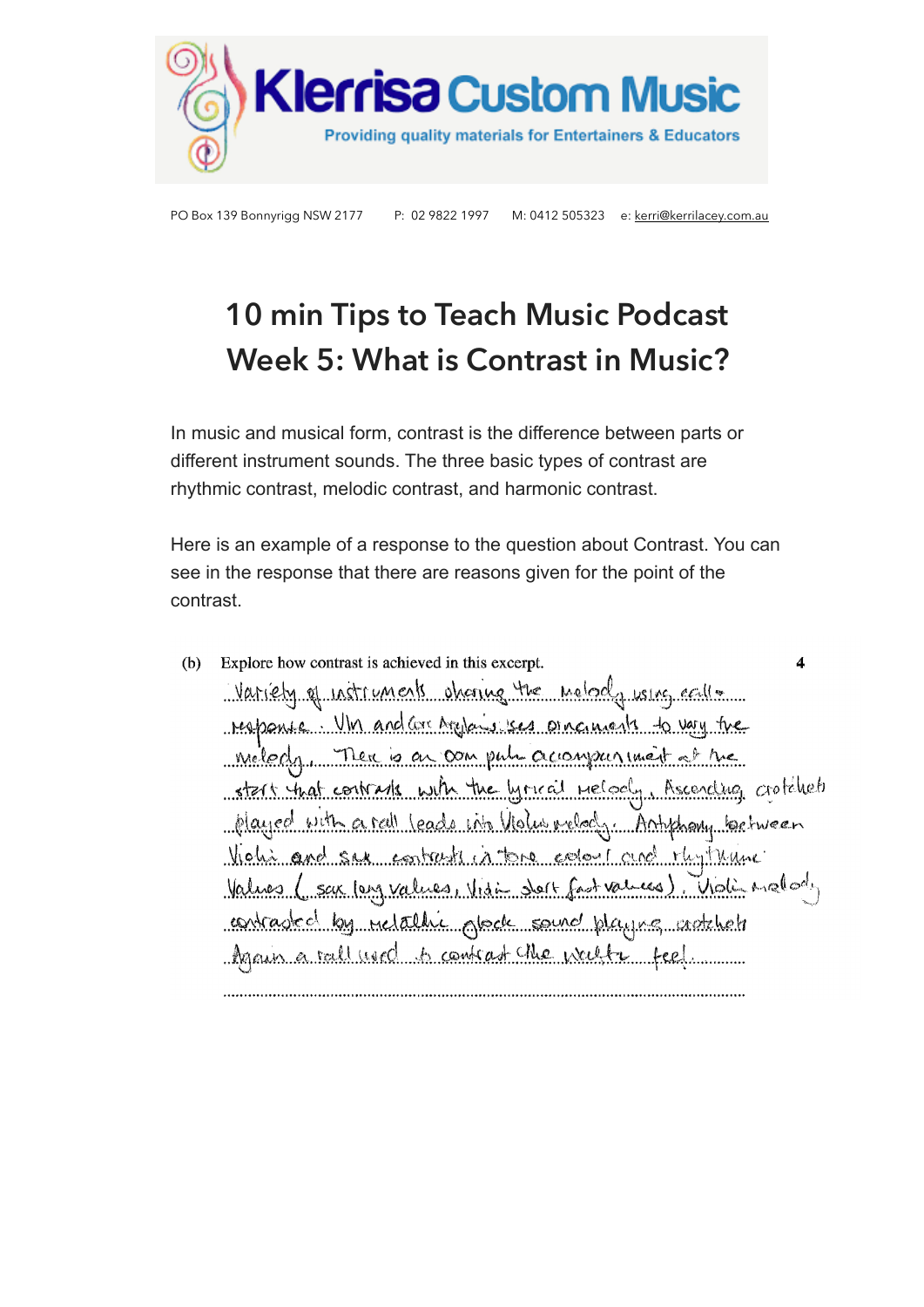

# **What are best samples to look at for contrast?**

The music of Peter Schickele (aka P.D.Q. Bach) often combines perfectly-executed baroque forms with utterly silly themes and instruments. If you've never heard him before I suggest [The Wurst of P. D. Q. Bach,](http://en.wikipedia.org/wiki/The_Wurst_of_P._D._Q._Bach) which contains the Concerto for Horn and Hardart (an instrument that has a unique timbre for every note); Iphegenia in Brooklyn, a cantata which features double reeds (without the instruments) and trumpet (mouthpiece), plus wine bottle; the Schleptet; and New Horizons in Music Appreciation, which imagines what it would be like if symphony concerts were announced like sports.

Postmodern Jukebox are great to look at contrasts particularly with their different versions of popular songs.

**[Bye Bye Blackbird](https://www.youtube.com/watch?v=zWcxwEnY5vg) - from Fosse** 

Ravel's Bolero as mentioned in the Podcast.

SAMPLE SCORE:

How is contrast used in this excerpt?



Melody in RH uses a sequence which contrasts against the moving quaver pulse set buy the LH part using mostly parallel thirds. Harmonically, the turnaround figure in the LH allows the sequence to descend by a major third then a minor third.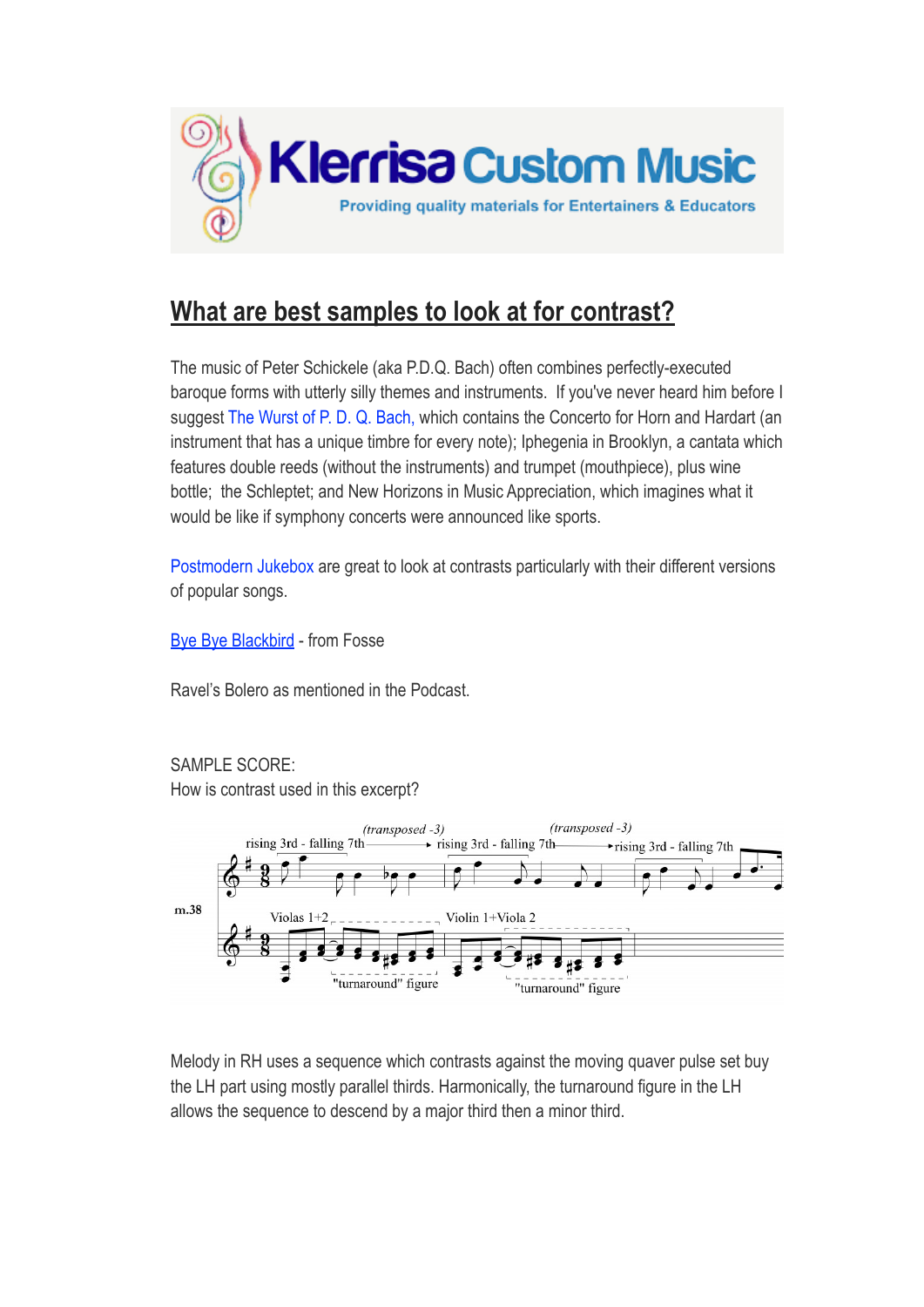

# **SOME TIPS TO HELP WITH THE CONCEPTS:**

# **THE ELEMENTS OF MUSIC:**

You've heard about them, you're supposed to write about them in your responses. Duration • Dynamics and Expressive Techniques • Pitch (harmony, melody)• Structure • Texture • Tone Colour

# **DURATION is all about time (long/short).**

It can refer to: • The length of individual notes or even whole songs • Beat and pulse • Rhythmic patterns: o Notes, rests, duplets, triplets, o Time signatures like 3/4, 4/4, 6/8 etc • Syncopation, polyrhythms • Tempo • Rhythmic features that belong with particular genres and styles

# **DYNAMICS is all about volume (loud/soft).**

It can refer to: • The volume of individual notes or even whole songs • Changes in volume; sudden (block dynamics) and gradual (crescendo, decrescendo) • Accented notes • Use of technology to control dynamics (compression, automation) • Articulation • Dynamic features that belong with particular genres and styles

#### **PITCH (MELODY) is all about the horizontal arrangement of sound.**

It can refer to: • A sequence of single notes (sung or played) • The contour of the melody • Patterns such as phrases, riffs, sequences, motifs • Ornamentation or Embellishment • Modulation • Pitch bends, slides or electronic pitch adjustment • Range and register • Intonation • Melodic features that belong with particular genres and styles

#### **PITCH (HARMONY) is all about the vertical arrangement of sound.**

It can refer to: • Chords such as triads, 7ths, 9ths, 11ths or 13ths • Diatonic tonality such as major, minor and dominant • Tension and resolution, consonance and dissonance • Atonality • Countermelodies • Modal harmony • Accompaniment styles • Modulation • Intonation • Harmonic features that belong to particular genres and styles

#### **STRUCTURE is all about sections of the music.**

It could refer to: • Intro, Verse, Pre-Chorus, Chorus, Bridge, Middle eight, Collision, Instrumental solo, Ad lib, AABA form, Theme and Variation, Compound AABA form (A1, A2, B1, A3 etc..) • Repetition, variety, contrast, development or unification • Treatment of material such as samples and sequencing • Well known forms such as 12 bar blues, verse and chorus, through composed, theme and variation • The design of particular musical works such as rock opera or musicals • Structural features that belong to particular genres and styles